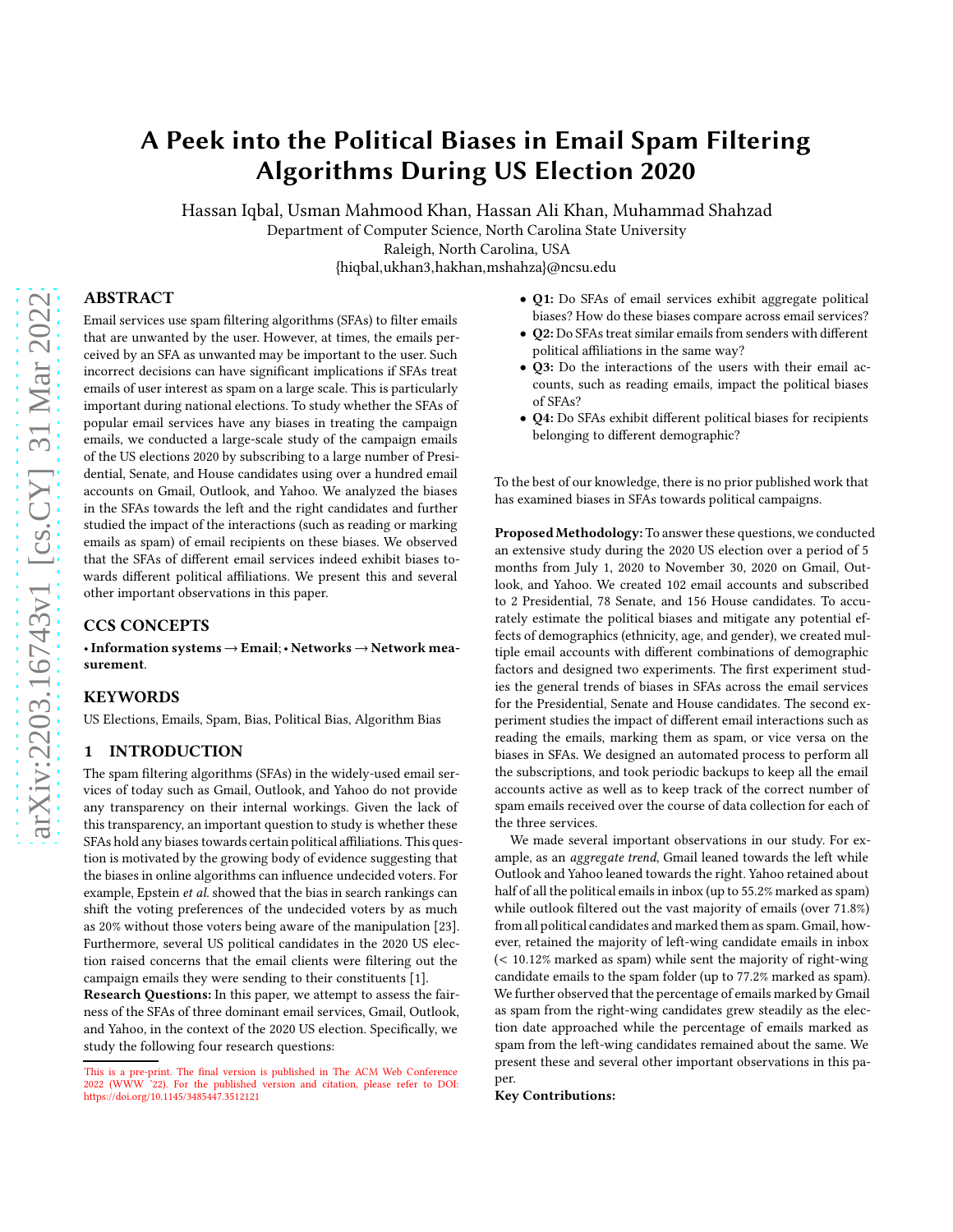- To the best of our knowledge, this paper presents the first study that extensively explores the political biases in SFAs.
- We used the propensity score matching approach [\[32](#page-8-2)] to determine whether the SFA of any given email service provided same treatment to similar emails from candidates of different political affiliations.
- We have aggregated and analyzed a large data set of over 318K political emails across the three email services. This data set is available at [\[11](#page-8-3)].

Paper Organization: Next, we discuss the related work in § [2](#page-1-0) and describe our methodology in § [3.](#page-1-1) We then present the extensive analysis of our data set in § [4](#page-2-0) to study our four research questions. Finally, in § [5,](#page-7-0) we summarize our observations, discuss their implications and provide some suggestions, and conclude the paper.

#### <span id="page-1-0"></span>2 RELATED WORK

Researchers have proposed several different definitions of spam emails. Butler defines spam as any unsolicited email that comes from an entity that the recipient is not already aware of or has no interest in knowing about [\[18\]](#page-8-4). Cormack et al similarly defines spam as any unsolicited or unwanted email that is sent indiscriminately, and has no current relation to the recipient [\[20](#page-8-5)]. Similar definitions have been proposed in other related articles [\[14\]](#page-8-6) [\[34](#page-8-7)]. In contrast, Google defines spam as any content that is unwanted by the user [\[35\]](#page-8-8). This is significantly different from the criteria proposed by the previous research in that the spam email does not have to meet any of the explicitly defined conditions so long as there is a reason to believe that the email may be unwanted by the recipient [\[35](#page-8-8)]. Other email clients such as Outlook and Yahoo have not made their definitions of spam public. In this study, our objective is to study how these email services treat emails from the political websites that the recipient has subscribed to, and if that treatment has any biases, irrespective of how these services define spam.

One prior work examines the manipulative tactics in political emails [\[2](#page-8-9)]. The focus of this work is on finding different manipulative tactics that the campaigns use to encourage readers to open emails and donate. It categorizes manipulative tactics as click baits (forward referencing, sensationalism, urgency), and user interface manipulation (obscured names, ongoing thread, subject manipulation). To the best of our knowledge, there is no past published work on examining the political biases in the SFAs of different email services. However, prior work has examined the biases of several other web-based algorithms. For example, the past studies have demonstrated that the online advertising results may be personalized [\[16\]](#page-8-10) [\[22](#page-8-11)]. Hannak et al found significant personalization in Google web search based on the account login status and the geolocation of the IP address [\[25\]](#page-8-12). Another study reported that 15.8% of the Bing search results were personalized for different users [\[26](#page-8-13)]. Puschmann analyzed Google search results for German political parties and candidates and found that the results were personalized based on several factors including location, language, and time [\[31](#page-8-14)]. Huyen et al showed that these results are further personalized based on the user's browsing history [\[29\]](#page-8-15). However, to the best of our knowledge, no such study exists for email SFAs in the context of political campaign emails.

# <span id="page-1-3"></span><span id="page-1-1"></span>3 METHODOLOGY

#### 3.1 Emails and Demographics

We used three email services, Gmail, Outlook, and Yahoo, and created 102 email accounts, 34 on each of the three services. To accurately estimate the political biases and mitigate the potential effects of demographic factors such as ethnicity and age, we created our email accounts with different combinations of these factors. As email services do not explicitly collect ethnicity information, we assigned a different name to each email account that we randomly picked from a database of common names associated with White, African-American, Hispanic, Asian, and South Asian ethnicities. For age, we assigned each email account to one of the three age groups of 18-40, 40-65, and 65+. Finally, we randomly assigned male and female genders to the email accounts. To conform to the ethical standards, none of the email accounts that we created belonged to any real users and all the accounts are new with no prior history. We manually created all the accounts by following the account creation procedure of the three email services.

## 3.2 Subscribed Candidates

We subscribed our email accounts to presidential, Senate, and House candidates, described next.

*3.2.1 Presidential Candidates:* This category includes the two Presidential candidates, one from the left, i.e., Joe Biden (Democrat), and one from the right, i.e., Donald Trump (Republican).

*3.2.2 Senate and House Candidates:* This category combines candidates from both the United States Senate and the House of Representatives, as shown in Fig. [1.](#page-1-2) The blue and red circles represent the left and right candidates, respectively, in the US House of Representatives that we picked for this study. Similarly, the blue and red squares represent the left and right Senate candidates. In some states, we subscribed to a different number of left and right candidates due to four reasons. First, different states have different number of seats in the House depending on factors like the population of the state. Second, each Senate and House election is contested by different number of candidates from both Democratic (left) and Republican (right) parties. Third, some candidates only had government affiliated websites (with .gov domain names), which are prohibited to send out campaign emails [\[6,](#page-8-16) [12\]](#page-8-17). Fourth, due to our automated subscription methodology (will be described shortly),

<span id="page-1-2"></span>

Figure 1: Distribution of Senate & House Candidates in our subscriptions.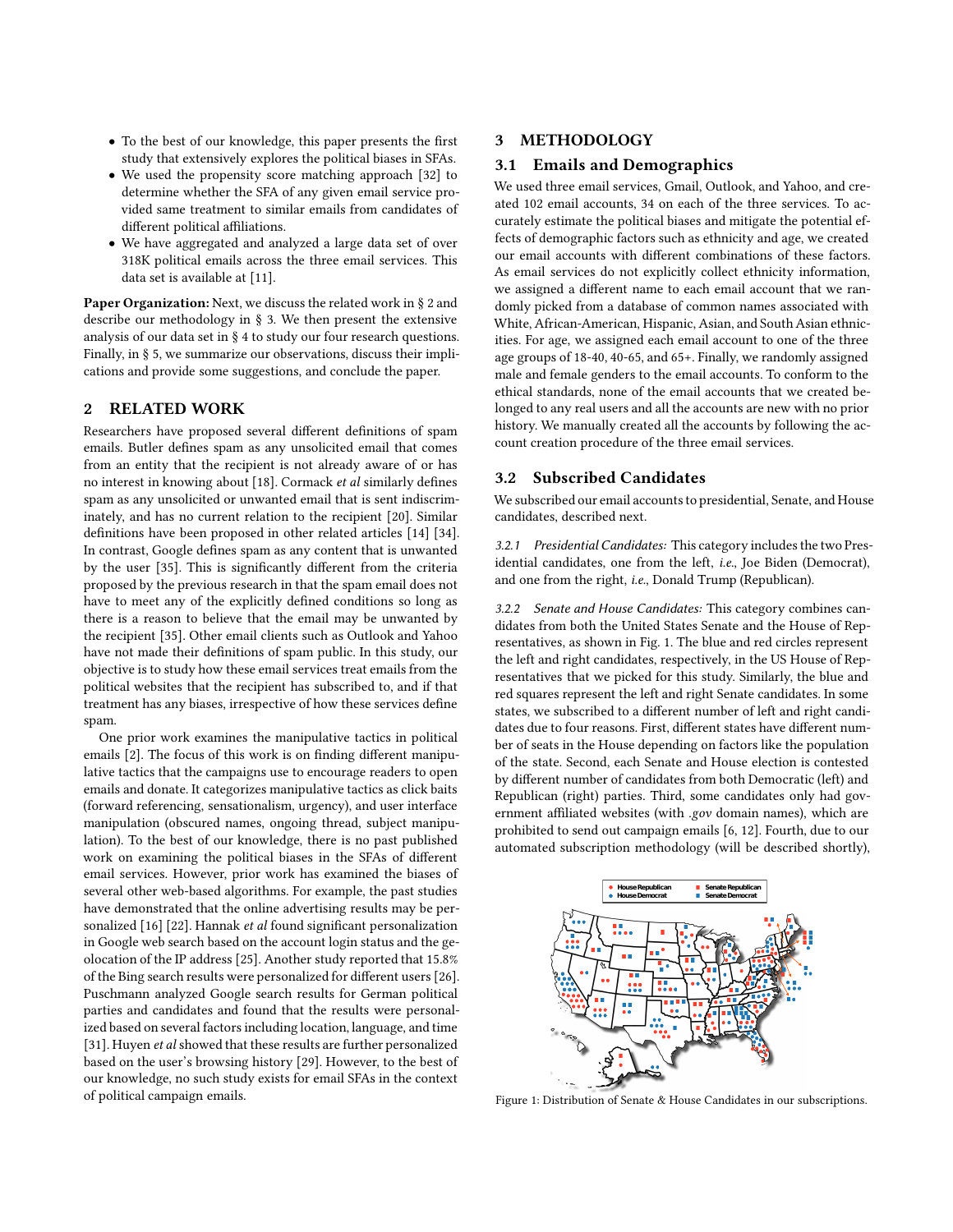we could not subscribe to the campaign websites that required filling out a CAPTCHA form. We initially chose the campaign websites of all the left and the right Senate and House candidates in the 50 states. After filtering those websites based on the third and the fourth reasons stated above, we ended up with an unequal number of campaign websites of the left and the right candidates, in various states, for both the Senate and the House.

To reduce the gap between the number of left and right candidates, our subscription methodology was as follows. If any state had more than one but unequal number of left and right candidates, we subscribed to the maximum number of candidates such that the counts of the left and right candidates were the same. To keep as many states in our analysis as possible, we did not use this approach in states like Alaska (with only 1 Republican senate candidate), where we found candidates with non-government affiliated websites from only one of the parties. There were 11 such states. As a result, there is a small difference between the counts of the left and the right House and Senate candidates in our subscriptions. In total, we subscribed to Senate candidates from 36 states with 78 subscriptions (44 L and 34 R), and House candidates from 42 states with 156 subscriptions (81 L and 75 R). With both Senate and House subscriptions combined, we were able to cover all 50 states.

## 3.3 Experiment Design

To answer our research questions, we designed two experiments, described next.

*3.3.1 Baseline Experiment (E1).* This experiment brings forth the true trends, which have not been subjected to any personalizations, of the biases in the SFAs of the three email services. The observations from this experiment also serve as the baseline for the comparison of observations from the next experiment. This experiment involved 66 email accounts, 22 accounts per service. For each email service, we assigned 6 accounts to White Americans, 6 to African Americans, 4 to Hispanic Americans, 3 to Asian Americans, and 3 to South Asian Americans. Among each set of 22 email accounts, the three age groups of 18-40, 40-65, and 65+ had 8, 8, and 6 accounts, respectively. Each email account subscribed to all of the Presidential, Senate, as well as House candidates included in our study. We kept the email accounts in the baseline experiment untouched and did not subject them to any interactions.

<span id="page-2-2"></span>*3.3.2 Interaction Experiment (E2).* This experiment studies the impact of different interactions with the email accounts on the biases in SFAs. It contains  $12 \times 3$  email accounts that subscribe to all the Presidential, Senate, and House candidates in our study. In this experiment, we randomly assigned ethnicity, age, and gender to the 12 email accounts of each service. We split this experiment into three groups containing  $4 \times 3$  accounts each, and performed three different interactions, one per group. These three interactions included reading all emails, moving all emails from inbox to spam folder, and moving all emails from spam folder to inbox. We chose these three interactions for four reasons. First, reading is the most common action that one performs on an email of interest. Second, moving emails from inbox to spam folder reflects the user's preference that the user is no longer interested in such emails. Third, moving emails from spam folder to inbox reflects the user's preference that the user is interested in such emails, and the SFA wrongly marked them as spam. Fourth, we choose to move all emails instead of randomly selecting them to avoid introducing any bias based on the content or sender of the email. We performed the reading interaction on  $4 \times 3$  email accounts every 24 hours, and the other two interactions of moving from inbox to spam and spam to inbox every 5 days on their respective  $4 \times 3$  email accounts.

#### 3.4 Subscription Process

As each email account subscribes to 236 websites (2 Presidential, 78 Senate, and 156 House) on average, we had to complete 24,072 subscriptions. To automate the subscription process, we wrote a Python script that scrapes websites using Selenium library [\[10](#page-8-18)], and automatically fills out the subscription form to subscribe email accounts to the campaign websites. However, since there are 236 unique websites in our experiments, it was not feasible to write separate scraping codes for each of these websites. To address this challenge, we developed a general algorithm that extracts all forms from a website, determines if one or more of these forms are related to subscription, and then fills them out. To ensure that we did not miss any subscriptions, we generated the logs for the failed subscription attempts that we later completed manually by visiting the corresponding websites.

## 3.5 Data Set

We started our data collection on July 1st, 2020 and ended it on February 28<sup>th</sup>, 2021. However, we observed that the volume of emails from the campaign websites significantly dropped after November 20<sup>th</sup>, 2020. Therefore, we truncated the data set on November 30<sup>th</sup>, 2020 and conducted analysis on emails that we collected over these 5 months (153 days). We collected 318,108 emails across the three services. The content that we have collected for each email contains mail header fields such as Subject, From, To, Date, Message-ID, Delivered-To, Received-SPF, Received-by, Content-Type, MIME-Version, Content-Type, and message body.

## <span id="page-2-0"></span>4 ANALYSIS

In this section, we study the biases in the SFAs of Gmail, Outlook, and Yahoo. In the following four subsections, we present our results and observations to answer the four questions mentioned in § [1.](#page-0-1)

## <span id="page-2-1"></span>4.1 Political Biases in Spam Filtering Algos.

In this section, we study whether the SFAs exhibit political biases and how these biases compare across different email services. Specifically, we examine whether the SFAs in each of the three email services: 1) lean towards the right by sending more campaign emails of the left to the spam folder, 2) lean towards the left by sending more campaign emails of the right to spam, or 3) remain neutral by giving similar treatment to the campaign emails from both left and right. We answer this question by analyzing the campaign emails of the Presidential, Senate, and House candidates that we received in the 22 accounts of each email service in the baseline experiment (E1). We first analyze the aggregate political bias in the SFAs in terms of the percentage of the left and the right campaign emails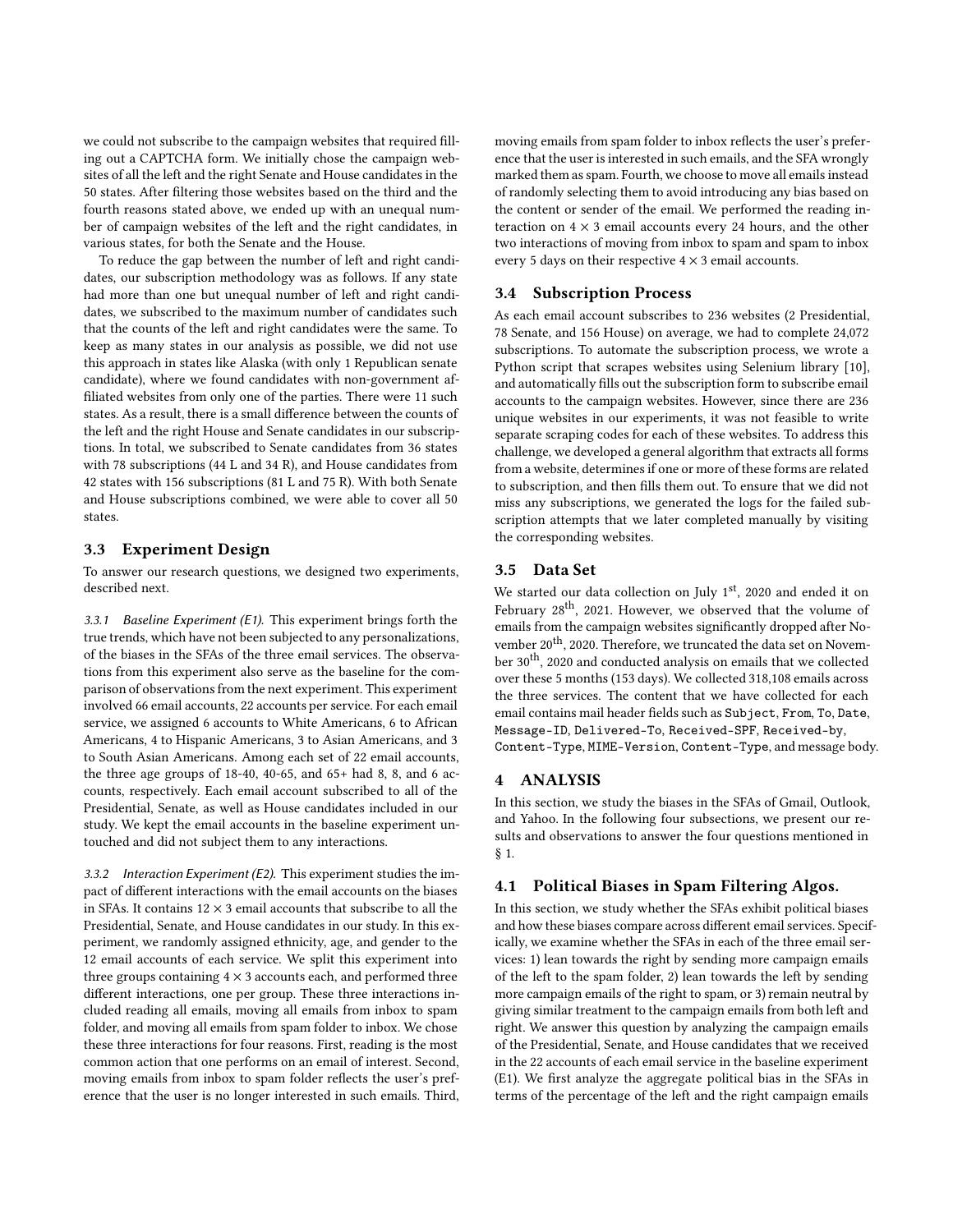that are marked as spam. After that, we conduct a temporal evaluation of the political bias at weekly intervals. Last, we analyze the biases in the SFAs for the campaign emails from individual Senate and House candidates.

<span id="page-3-3"></span>*4.1.1 Aggregate Political Bias.* We observed that the SFAs of the email services indeed exhibit political biases: they treat the left and the right campaign emails differently. Gmail leans towards the left as it marks a higher percentage of the right emails as spam. Outlook and Yahoo, on the other hand, lean towards the right. Each blue line in Fig. [2](#page-3-0) shows the cumulative distribution (CDF) of the percentage of left emails marked as spam in each of the 22 email accounts of the corresponding email service. The red lines show the same for the right emails. We observe that each CDF line rises rapidly, which demonstrates that the SFA of each email service is fairly consistent across the 22 email accounts in its treatment of emails as spam. We further observe that Gmail marks a significantly higher percentage (67.6%) of emails from the right as spam compared to the emails from left (just 8.2%). Outlook is unfriendly to all campaign emails, more unfriendly to the left than to the right. It marks a higher percentage of left (95.8%) emails as spam than those of right (75.4%). Yahoo marks 14.2% more left emails as spam than the right emails. Each of these numbers above represents the average across the 22 accounts of the corresponding services. Onward, we will refer to these observations about Gmail leaning towards the left and Outlook and Yahoo towards the right as the aggregate trend.

<span id="page-3-0"></span>

Figure 2: Cumulative distribution of the %age of left (blue) and right (red) emails marked as spam in each of the 22 email accounts of each service.

*4.1.2 Temporal Evolution of Political Bias.* Next, we discuss 1) whether the spam percentage varies over time for the left and right campaign emails, and 2) whether there is any correlation between the spam percentage and the number of received emails. We present our observations using Fig. [3.](#page-3-1) The blue and the red solid lines in this figure show the average percentage (averaged across the 22 email accounts) of the left and the right emails, respectively, marked as spam each week. The shaded bands around the solid lines show the standard deviation for each week. The blue and the red vertical bars show the total number of emails (inbox + spam) received each week from the left and the right candidates, respectively. **Outlook** Gmail

<span id="page-3-1"></span>

Figure 3: Left y-axis: average (line plot) and standard deviation (shaded bands) of the %age of emails marked as spam each week. Right y-axis: # of left and right emails (vertical bars) received each week.

We make three important observations from Fig. [3.](#page-3-1) First, in Gmail, we observe an increasing trend in the right spam percentage over

time, whereas the left spam percentage did not vary much and remained under 15%. For the right spam, we also observe that the spam percentage increased with an increase in the number of right campaign emails. The left spam emails also show this trend, albeit, it is less apparent in Fig. [3.](#page-3-1) Thus, we plot Fig. [4,](#page-3-2) where we show the Pearson correlation  $(r)$  of the number of emails from left and right received in a week to the percentage of the left and right emails marked as spam in that week, respectively, in the the 22 email accounts of each service. We observe from this figure that Gmail has a positive correlation for both the left ( $r = 0.45$ ) and the right  $(r = 0.44)$ . This shows that Gmail marks a larger fraction of emails as spam as the volume of emails increases. Second, Outlook is almost indifferent to the left spam percentage as it stayed above 85% for all the weeks. The variation in the number of left emails did not cause noticeable variation in the spam percentage ( $r = 0.15$ ). The right spam percentage shows more volatility over the 22-week period, but still, there is no correlation ( $r = -0.15$ ) between the right spam percentage and the number of emails from the right. Third, in Yahoo, the spam emails for both the left and the right initially increased and then decreased over time for most of the weeks. With the exception of the last two weeks, when the elections were over and the candidates significantly reduced the number of emails, the spam percentage for the left emails remained higher than that of the right emails. For the right candidates, the spam percentage decreased with the increase in the number of right emails ( $r = -0.33$ ). Contrarily, the left spam percentage increased with the increase in the number of left emails ( $r = 0.34$ ).

<span id="page-3-2"></span>

Figure 4: Pearson correlation between the weekly average spam %age and the weekly #of emails in the 22 accounts.

To summarize, the aggregate trend that we observed in [§4.1.1](#page-3-3) holds over weekly interval as well, i.e. Gmail leans towards the left whereas, Outlook and Yahoo towards the right. In Gmail and Yahoo, the number of emails from the left and from the right have a noticeable influence on the percentages of their emails marked as spam. However, such influence is not seen in the case of Outlook.

#### <span id="page-3-4"></span>4.2 Impact of Political Affiliation

In [§4.1,](#page-2-1) we saw that there are indeed aggregate biases in the SFAs of different email services. However, an important question still remains: do these biases exist even when we consider only those emails from the left and the right candidates that have very similar attributes? In other words, does the political affiliation of the sender alone play a significant role in getting an email marked as spam? An answer in affirmative would be worrisome because a sizable chunk of voting population heavily relies on these email services, and these biases could sway their decisions about who to vote for and whether to even cast their votes. There is growing evidence that the online interactions of people shape their political opinions. For example, Hu et al. showed that custom Google search snippets consistently amplify political bias [\[27\]](#page-8-19).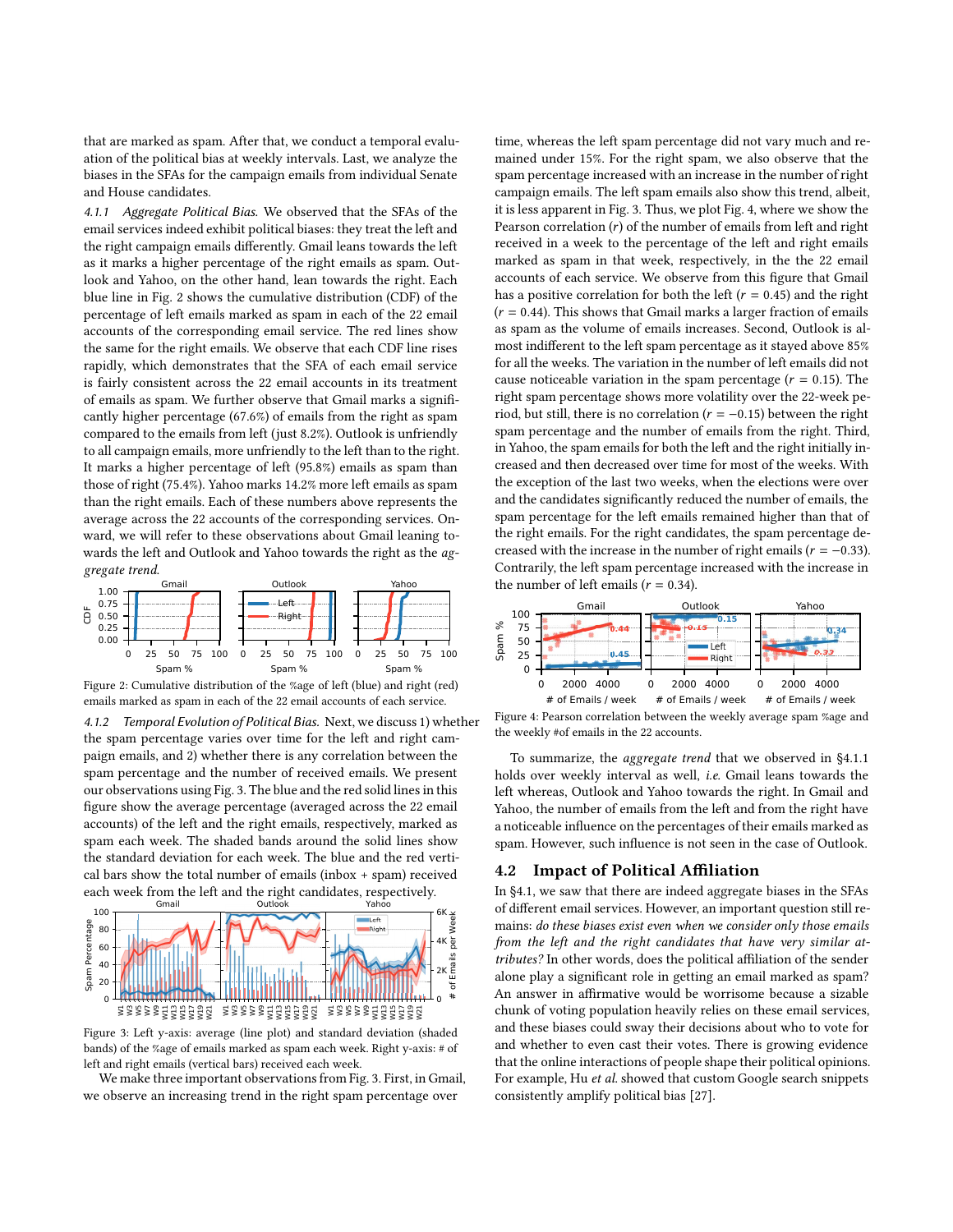An ideal way to obtain the answer to this question would be to have both the left and the right candidates send the same set of emails to our email accounts. Then, by comparing the percentage of those emails marked as spam when sent by the left candidates with the percentage of those same emails marked as spam when sent by the right candidates, we could answer this question. While ideal, unfortunately, this approach is impractical because it was beyond our control to decide what emails different candidates sent. However, due to the large volume of emails in our data set, it is still possible to obtain approximately the same effect as the ideal method described above using the well-known statistical method of propensity score matching (PSM) [\[30\]](#page-8-20).

PSM is a popular statistical method that is used to preprocess data from observational studies in which it is not feasible to conduct a randomized controlled trial, i.e., the studies where it is not possible to control who gets to be the member of the treatment group and who gets to be the member of the control group. PSM essentially takes various attributes, commonly known as covariates, of the members of the treatment and the control groups and selects appropriate members from the two groups to create a new treatment and a new control group, also known as matched groups, such that the distribution of any given covariate of the members of the matched treatment group is similar to the distribution of that covariate of the members of the matched control group. As a result of this similarity of distributions, the observations that one makes from the two matched groups about the effects of the treatment can be approximated to be the observations from a randomized controlled trial [\[30\]](#page-8-20). Note that the original treatment and control groups are also known as unmatched groups. We have provided a quick primer on PSM in the supplementary material, [§A.1.](#page-8-21) For more details on PSM, we refer the interested readers to [\[19,](#page-8-22) [30](#page-8-20), [32](#page-8-2)].

Next, we first map our emails problem to PSM and describe the covariates that we have selected. After that, we present our observations from the matched groups that PSM creates and study whether significant biases exist in SFAs even in the matched groups.

*4.2.1 Mapping Emails Problem to PSM.* PSM takes all the emails, selects a subset of emails from them based on the values of appropriate covariates (which we will discuss shortly), and creates the two matched groups. All the emails in one group are from the left and the other are from the right. An important property of these groups is that each email in one group has a corresponding email in the other group such that the values of the covariates of the two emails are very similar. Thus, the emails in the two matched groups are very similar in terms of the selected covariates. Once PSM creates the matched groups, we can then study whether or not the SFA of any given email service marked a comparable percentage of the emails in the two matched groups as spam.

We applied PSM on our email data set collected during the baseline experiment (E1). In our application of PSM on emails in any given email service, the unmatched treatment group is comprised of the emails from that political affiliation whose emails were marked more as spam. For example, for Gmail, we considered emails from the right candidates as the treatment group and the emails from the left candidates as the control group because more emails from right were classified by Gmail as spam compared to the emails from left. The reason behind considering emails from the disadvantaged

political affiliation (i.e., political affiliation for which a larger percentage of emails was marked as spam) as the treatment group is that our goal is to determine whether that group of emails has been treated unfairly by the SFA compared to the emails from the other affiliation. Table [1](#page-4-0) summarizes which political affiliation's emails we considered as the treatment group and which affiliation's as the control group in applying PSM on each email service.

<span id="page-4-0"></span>Table 1: Assignment of emails to treatment group  $(Z = 1)$  and control group  $(Z = 0)$  for the three services.

| Z | Gmail | Outlook | Yahoo |
|---|-------|---------|-------|
|   | Right | Left    | Left  |
| 0 | Left. | Right   | Right |

*4.2.2 Selection of Covariates.* The covariates whose values PSM uses should be the features that the SFAs use in determining whether any given email is spam or not. Unfortunately, none of the three email services providers in our study have publicly disclosed what these feature are. However, researchers have studied SFAs in the past and have identified five types of features that appear to influence the decisions of SFAs [\[17,](#page-8-23) [21\]](#page-8-24). These include 1) the meta data about email content, 2) the actual content of the email, 3) the attributes of the sender, 4) the reaction of the recipient (such as reading an email, replying to it, marking an email as spam or notspam), and 5) the demographics of the recipient. Among these five types of features, the values for the last two types of features are not determined by the senders rather by the receivers (i.e., us), and thus do not need PSM. We will analyze the impacts of the reactions of the recipients in [§4.3](#page-5-0) and of their demographics in [§4.4.](#page-7-1) The values of the first three types of features, however, are beyond our control as they depend on who is sending the emails and what content are they including in the emails. Thus, these three types of features require the use of PSM.

For the third type of features, i.e., the attributes of the sender, the only information we have is the IP address of the SMTP server used by the sender. Our analysis revealed that over 80% of the emails from the right were sent using just four digital marketing organizations, namely BlueHornet [\[8\]](#page-8-25), Acoustic [\[3\]](#page-8-26), Amazon-SES [\[4](#page-8-27)], and MailGun [\[7](#page-8-28)]. Similarly, over 80% of the emails from the left were sent using Blue State Digital [\[5](#page-8-29)], NGP VAN [\[9\]](#page-8-30), Amazon-SES [\[4](#page-8-27)], and MailGun [\[7\]](#page-8-28). As these digital marketing organizations are among the largest in the world, it is highly unlikely that the SFAs would mark emails as spam just because they were sent using one of their SMTP servers. Thus, we do not perform PSM using the IP address of the sender's SMTP server as a covariate.

This leaves us with the first two feature types. Next, we describe the covariates that we selected for these two types of features. T1: Meta Data based Covariates. The meta data based covariates capture the properties of the contents of the email instead of the actual contents of the email. We calculated values for ten meta data covariates, listed and defined in Table [2,](#page-5-1) from each email. In selecting these covariates, one of the properties that we considered was that the distribution of any given covariate in the unmatched treatment group should have some overlap with the distribution of that covariate in the unmatched control group. A covariate whose distributions do not have any overlap in the two groups would cause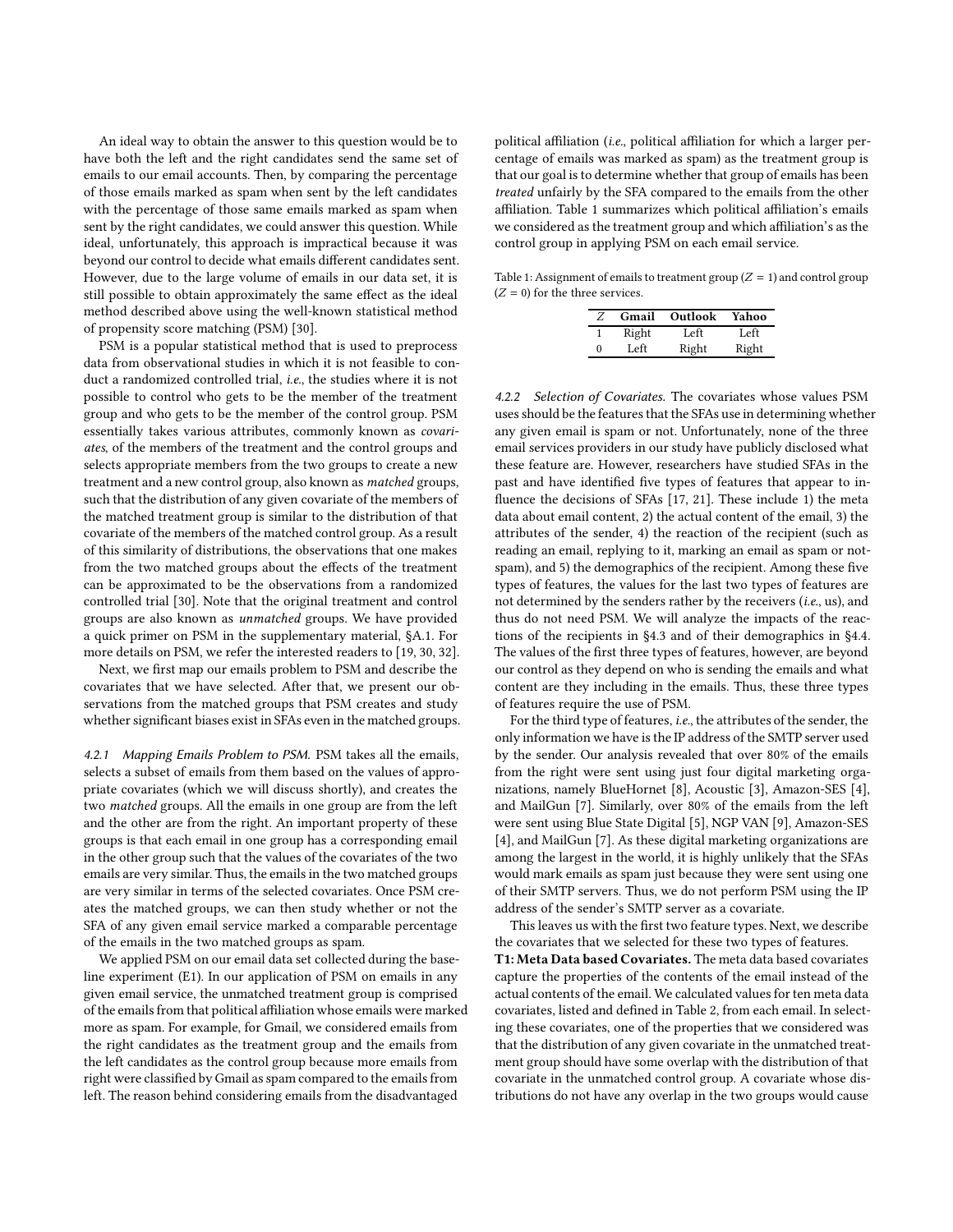the propensity scores of the otherwise similar emails across the two groups to become very different. This could keep PSM from creating good email pairs (see [§A.1](#page-8-21) to note that each pair has one email from unmatched treatment group and the other email from the unmatched control group such that the difference between the values of their covariates is under a threshold).

Table 2: The ten T1 Covariates

<span id="page-5-1"></span>

| Covariate         | Description                                                                    |  |
|-------------------|--------------------------------------------------------------------------------|--|
| Content Lex-      | The number of words in the text of the email.                                  |  |
| icon              |                                                                                |  |
| # Sentences       | The number of sentences in the text of the email.                              |  |
| Readability       | Calculated using the widely used Gunning Fog index [24,                        |  |
| Score             | 28, 33].                                                                       |  |
| Social Media      | The number of times social media platforms are men-                            |  |
|                   | tioned in the text body.                                                       |  |
| Thread            | Whether or not the subject starts with "Re:" or "Fwd:"                         |  |
| <b>Upper Case</b> | The number of upper case words in the subject and body.                        |  |
| Special Char-     | The number of special characters such as $\alpha$ , $\omega$ , $\gamma$ in the |  |
| acters            | subject and the content.                                                       |  |
| # HREFs           | The number of HREFs present in the raw body of the                             |  |
|                   | email.                                                                         |  |
| # HTTP            | The number of HTTP(s) links in the raw email body.                             |  |
| # Images          | The number of images referred or attached in the raw                           |  |
|                   | body.                                                                          |  |

T2: Content based Covariates. To apply PSM on emails based on their contents, we need to create pairs of matched groups such that the topics of the emails in any given pair of matched groups are closely related and the text of the emails in that pair of matched groups has similar terms. To obtain covariates that can result in such pairs of matched groups, we use results from a recent study on election emails [\[2\]](#page-8-9). In this study, the authors applied a structural topic model on the content of over 105K emails and determined that there are 65 unique topics that political campaign emails are about. They partitioned these 65 topics into six categories: C1) political campaigns and events (topics such as Trump MAGA, primary debate, etc.), C2) political issues (LGBTQ, guns, etc.), C3) voter mobilization (winning races, voting, etc.), C4) explicit fundraising (donations, fundraising deadlines, etc.), C5) ceremonial niceties (social media, holiday wishes, etc.), and C6) miscellaneous (signing petitions, surveys, etc.). For each topic, the authors presented 15 FREX terms (terms that are frequent as well as exclusive for a given topic) and 15 probability terms (terms with the highest likelihood of appearing in an email on a given topic). For the complete list of topics as well as the FREX and the probability terms for each topic, we refer the interested readers to Table 2 in [\[2](#page-8-9)].

In our PSM analysis where we consider the contents of the emails, we create six pairs of matched groups, one pair per category. To create a pair of matched groups corresponding to any given category, we use the sum of the frequency of the FREX terms and the sum of the frequency of the probability terms of each topic in any given email as covariates. To clarify with an example, consider a hypothetical category that has four topics. For this category, we will have eight covariates, two per topic (one from FREX terms and the other from probability terms). The value of the covariate from FREX terms for any given topic from any given email is calculated

by counting the number of times the FREX terms for that topic appear in the content (subject and body) of that email. The value of the covariate from probability terms is calculated in the same way by counting the number of appearances of the probability terms.

*4.2.3 Applying the PSM.* Next, we apply PSM to create the matched treatment and control groups of emails. We emphasize that we do not use all the covariates of the two types (i.e., T1 and T2) together. We separately apply PSM on T1 covariates and on the covariates of each of the six categories in T2. To make the paper self-conatined, we have presented the technical details of how our implementation of PSM worked in the supplementary material, [§A.2.](#page-9-0)

*4.2.4 Observations from the Matched Groups.* Now that we have created the matched groups, we study whether the SFAs demonstrate similar biases in the matched groups as we saw in [§4.1.1.](#page-3-3) Fig. [5](#page-5-2) plots the difference between the percentage of emails marked as spam in the matched treatment group and the percentage of emails marked as spam in the matched control group (i.e., Treatment Spam % − Control Spam %) for each of the three email services and for each of the 7 matched groups (one matched group generated using T1 covariates and six matched groups generated using the covariates of the six categories in T2.) Recall from Table [1](#page-4-0) that the treatment group for Gmail is comprised of the emails from right candidates, while for Outlook and Yahoo, it is comprised of emails from the left candidates. For comparison, Fig. [5](#page-5-2) also plots the absolute difference (green line) between the percentage of emails marked as spam in the unmatched treatment group and the percentage of emails marked as spam in the unmatched control group for each of the three email services.

<span id="page-5-2"></span>

Figure 5: Treatment Spam % − Control Spam %. The color of any given bar represents the political affiliation of the emails in the corresponding treatment group.

From this figure, we observe that the aggregate trend that we observed in [§4.1.1](#page-3-3) holds even in the matched groups and the values of Treatment Spam % − Control Spam % in the matched groups are fairly close to those observed in the unmatched groups (shown with green lines). In Gmail, for the matched groups obtained using C1 and C2, we observed a 17.1% and 16.2% decrease, respectively. This happened because in the unmatched groups, Gmail was marking almost all the emails on the topics of Lindsey Graham and South Carolina in C1 and on radical left in C2 sent by the candidates from the right as spam. Since there were very few emails on these topics from the left candidates, the matched groups did not contain many emails on these topics, which helped reduce the value of Treatment Spam %. Nonetheless, while there was a decrease, the values of Treatment Spam % − Control Spam % were still > 40%.

#### <span id="page-5-0"></span>4.3 Impact of Interactions

In this section, we study whether the interactions of the users with their email accounts cause the biases to decrease or increase. For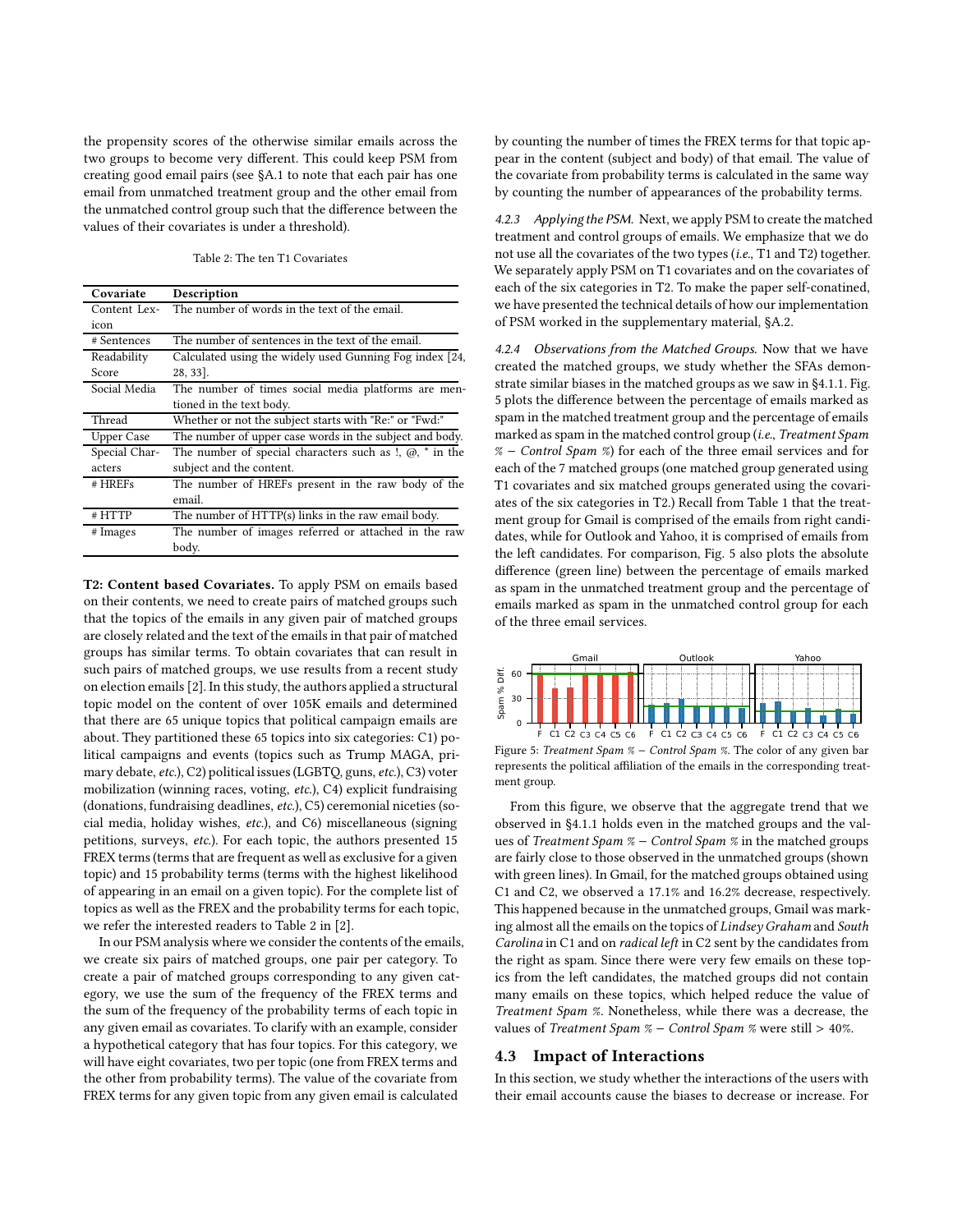this, we analyze the emails collected during the Interaction Experiment E2 ([§3.3.2\)](#page-2-2) for the three different types of interactions that we performed on the campaign emails: 1) reading all emails, 2) moving all emails in inbox to spam folder  $(I\rightarrow S)$ , and 3) moving all emails in spam folder to inbox  $(S \rightarrow I)$ . We started the reading interaction with the campaign emails on August 3, 2020 and repeated daily, and the I→S and S→I interactions on September 13, 2020 and repeated every 5 days. Recall from [§3.3.2](#page-2-2) that we performed these three interactions on three different sets of email accounts.

To study the impact of these interactions on the political biases in the SFAs, we present the observations from this interaction experiment (E2) relative to the observations from the baseline experiment (E1). We measure this impact in two ways. First, to observe any changes in the percentages of emails marked as spam as a result of the interactions, we compute the difference between the left (right) spam percentage in E2 and the left (right) spam percentage in E1. Second, to analyze whether the interaction increased or decreased the political bias in the SFAs, we compute the Bias-Index (BI) defined as:

**BI** = 
$$
\frac{|E2 \text{ Left} \text{Span } \% - E2 \text{ Right} \text{Span } \%|}{|E1 \text{ Left} \text{Span } \% - E1 \text{ Right} \text{Span } \%|}
$$

The values of  $BI$  can lie in three ranges, interpreted as:

- $0 < BI < 1$ : the bias in E2 dropped lower than the bias in E1 in response to the given interaction.
- $BI = 1$ : the bias in E2 stayed the same as E1.
- $BI > 1$ : the bias in E2 increased compared to E1.

*4.3.1 Reading All Emails (Inbox + Spam).* When a user reads political emails, the spam percentage should decrease because, arguably, the user is showing interest in the received content. However, we observed that the SFAs in the three email services reacted differently to the reading interaction. Fig. [6](#page-6-0) presents the impact, at weekly intervals, of reading all emails. The negative values of spam percentage difference in this figure demonstrate a decrease in spam percentage relative to the baseline experiment (E1) and vice versa. We observe from this figure that in Gmail, the spam percentage marginally decreased for both the left and the right emails while still maintaining Gmail's leaning towards the left. Due to only a marginal impact, the BI stayed approximately at 1. In Outlook, the percentage of right spam kept decreasing over time while that of left spam stayed unchanged. This increased the right-leaning of Outlook further, which resulted in a slightly increasing trend in BI overtime. In Yahoo, we observed a counter-intuitive trend: the spam percentage of both the left and the right emails slightly increased due to the reading interaction. The increase was more for right emails compared to the left emails, which resulted in slight decrease in the BI. Nonetheless, the changes in the spam percentages across all three services were minimal.

<span id="page-6-0"></span>

Figure 6: Impact of reading interaction on the left and right spam percentages (left y-axis) and the political bias index (right y-axis).

To see the net impact of the interactions on the bias, for each email service, Fig. [7](#page-6-1) shows the average percentage of the left emails and of the right emails marked as spam in the baseline experiment, after all reading interactions, after all I→S interactions, and after all S→I interactions. This figure makes it clear that after the reading interactions, for all three email services, while there are minor changes in the percentages of the left and the right emails marked as spam, when compared to the baseline experiment, the magnitudes of the changes are negligible. Thus, the reading interaction did not have any significant impact on the political bias of any of the three email services.

<span id="page-6-1"></span>

Figure 7: Percentage of left and right emails marked as spam in baseline experiment and after the reading, I→S, and S→I interactions.

*4.3.2 Moving All Inbox Emails to Spam Folder.* Fig. [8](#page-6-2) presents the impact of the I→S interaction on spam percentage and political bias index for the three services. We observe from this figure that Gmail starts marking a significantly higher percentage of left emails as spam in response to the I→S interaction, reducing its left-leaning. The percentage of right emails marked as spam also increased. These increases are intuitive because when a user moves certain emails to the spam folder, the user is expressing that, in future, such emails should not appear in the inbox. The increase in left spam percentage was significantly higher (by 45%) compared to the right spam percentage (by 11%), which is also intuitive because, in the baseline experiment, the percentage of right spam emails in Gmail was already a lot higher than the percentage of left spam emails. Consequently, the BI of Gmail reduced significantly, showing that the I→S interaction significantly increased the fairness of Gmail towards the left and right emails when compared to the observations from the baseline experiment (E1). Fig. [7](#page-6-1) shows that after all five I→S interactions, Gmail marked 54.2% and 83.9% emails from left and right, respectively, as spam across the 4 email accounts assigned to the I→S interaction for Gmail in E2. While Gmail's biasness reduced, it still stayed slightly left-leaning.

<span id="page-6-2"></span>

Figure 8: Impact of I→S interaction on the left and right spam percentages and the bias index. X-axis shows I→S interaction number.

Yahoo demonstrated a similar trend where the spam percentage of both left and right emails increased. As the increase in the right spam percentage was more than the left spam percentage compared to the baseline experiment, Yahoo's **BI** improved (i.e., decreased) in response to the I→S interaction. Fig. [7](#page-6-1) shows that after the I→S interactions Yahoo became almost unbiased. Outlook, however, did not show a significant impact on the percentage of emails marked as spam. Consequently, Outlook's BI improved only marginally in response to the I→S interaction. This was expected as Outlook was already marking most left (96%) as well as right (81%) emails as spam (Fig. [2\)](#page-3-0), and thus the room for marking more emails as spam was relatively small.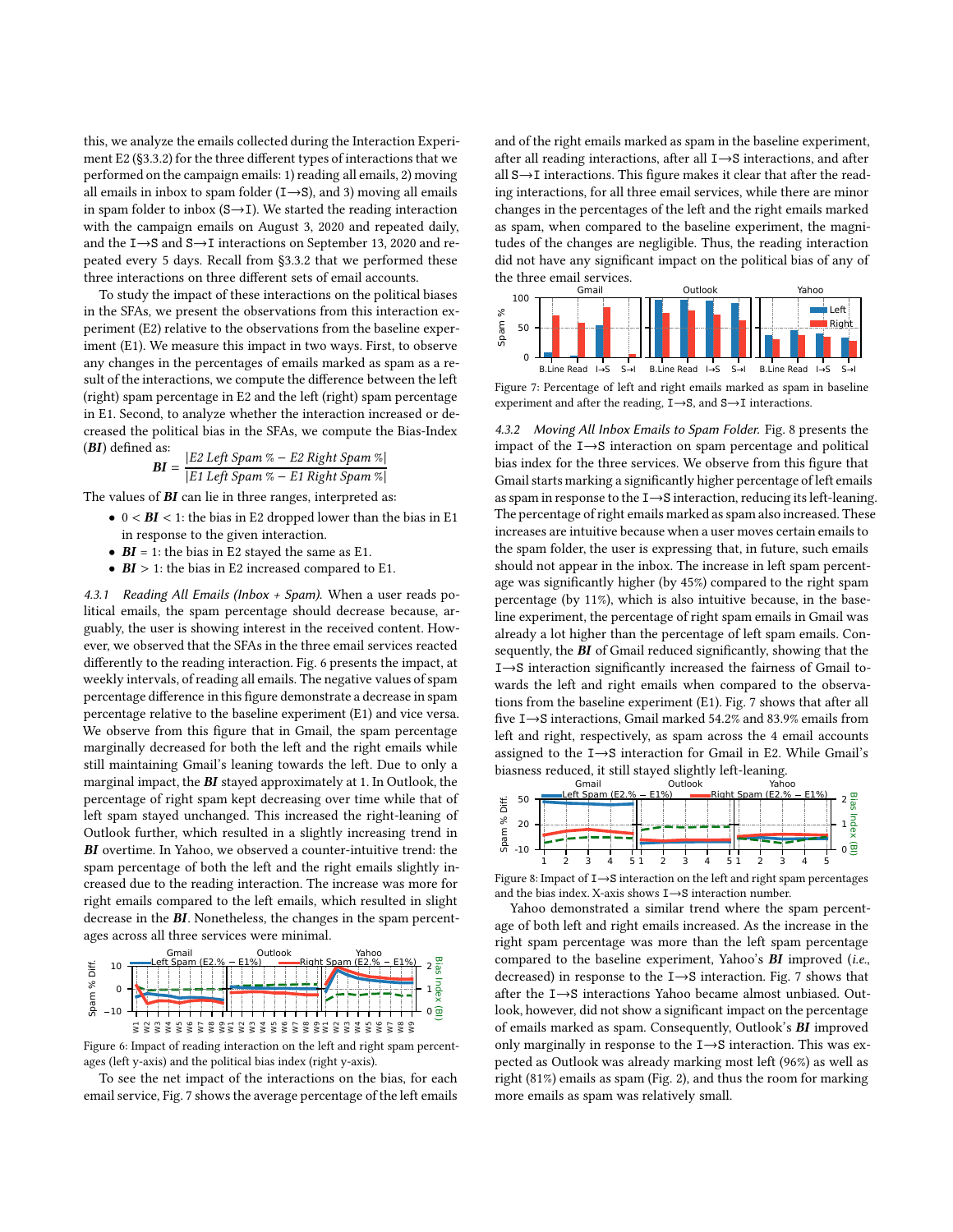To summarize, due to the I→S interaction, the political bias in all services improved, significantly in Gmail, moderately in Yahoo, while only marginally in Outlook.

*4.3.3 Moving All Spam Emails to Inbox.* When a user moves emails from spam to inbox, the spam percentage should decrease because the user is showing interest that such emails should appear in the inbox. The response of Gmail to the  $S \rightarrow I$  interaction follows this intuition while that of Outlook and Yahoo does not. Fig. [9](#page-7-2) shows how much the spam percentage and bias index for the three services changed after each S→I interaction. The negative values for both the left and right emails for Gmail show that Gmail starts putting a higher percentage of emails from both sides in inbox after just the first S→I interaction. Fig. [7](#page-6-1) shows that after the five S→I interactions, on average, Gmail marks just 5.34% of the right emails as spam (compared to 67.6% in the baseline experiment) and 0% of the left emails as spam (compared to the 8.2% in the baseline experiment). Thus, Gmail still maintains its left leaning, but not very strongly anymore (BI also dropped significantly).

<span id="page-7-2"></span>

Figure 9: Impact of S→I interaction on spam percentages and BI. X-axis shows S→I interaction number.

The response of Outlook to the S→I interaction was counterintuitive. Although Outlook marked the largest number of both left and right emails as spam in the baseline experiment, its reduction in spam percentages in response to the S→I interaction was only marginal for both the left (by 5%) and the right (by 8.3%) emails. This resulted in an increase in Outlook's right-leaning further (BI increased). Yahoo demonstrated similar behavior as Outlook: while it marginally decreased its spam percentage, the decrease was slightly more for the right emails compared to the left emails, increasing its right-leaning (BI increased here as well).

To summarize, due to the S→I interaction, the political bias in Gmail reduced significantly. However, unexpectedly, it increased in both Outlook and Yahoo because neither of the two services reacted noticeably to user's desire to not mark the emails as spam that the two services were marking as spam.

#### <span id="page-7-1"></span>4.4 Impact of Demographics

Recall from [§3.1](#page-1-3) that our email accounts are comprised of multiple combinations of three age groups, five ethnicities, and two genders. We observed from our data that neither the age group, nor the ethnicity, nor the gender of the account holder had any impact on how SFAs treated the emails. Due to this and due to the space constraints, we have not shown any corresponding figures.

### <span id="page-7-0"></span>5 CONCLUDING DISCUSSION

In this paper, we conducted a large-scale measurement study to examine biases in SFAs of Gmail, Outlook, and Yahoo during the 2020 US elections. We subscribed to a large number of left and right Presidential, Senate, and House candidates using several email accounts on the three email services. Next, we first summarize the answers that our analysis has revealed to the four questions we posed in [§1,](#page-0-1) and after that provide a concluding discussion to wrap up the study.

Summary. Our observations in [§4.1](#page-2-1) to answer Q1 revealed that all SFAs exhibited political biases in the months leading upto the 2020 US elections. Gmail leaned towards the left (Democrats) whereas Outlook and Yahoo leaned towards the right (Republicans). Gmail marked 59.3% more emails from the right candidates as spam compared to the left candidates, whereas Outlook and Yahoo marked 20.4% and 14.2% more emails from left candidates as spam compared to the right candidates, respectively.

Our analysis in [§4.2](#page-3-4) to answer Q2 showed that the aggregate biases that we observed in the complete email data set persisted even when we considered only those emails from the left and right candidates that had very similar covariates. Thus, it appears that the political affiliation of the sender plays role in getting an email marked as spam.

 $\frac{5}{2}$  du  $\sum_{n=1}^{\infty}$  cal bias in Outlook, increased due to the reading and S $\rightarrow$ I interac- $\overline{z}$  tions while it remained almost unchanged after the I $\rightarrow$ S interac-Our observations in [§4.3](#page-5-0) to answer Q3 showed that Gmail responded significantly more rapidly to user interactions compared to Outlook and Yahoo. While the political bias in Gmail stayed unchanged after the reading interaction, it decreased significantly due to the I→S and S→I interactions. Contrary to this, the politition. In Yahoo, the bias decreased due to the reading and I→S interactions while it increased due to the S→I interaction. While the political biases changed in response to various interactions, Gmail maintained its left leaning while Outlook and Yahoo maintained their right leaning in all scenarios.

> Finally, our observations in [§4.4](#page-7-1) to answer Q4 showed that the demographic factors, including age, ethnicity, and gender, did not influence the political bias of SFAs.

Discussion. We conclude the paper with three thoughts. The observation that the aggregate trend that we observed in [§4.1.1](#page-3-3) for the unmatched groups showed up in the matched groups as well is rather worrying because this implies that the SFAs of email services do have quite a noticeable bias. They mark emails with similar features from the candidates of one political affiliation as spam while do not mark similar emails from the candidates of the other political affiliation as spam. Thus the political affiliation of the sender appears to play some role towards the decision of the SFAs. Arguably, there is also this possibility that the SFAs of email services learnt from the choices of some voters marking certain campaign emails as spam and started marking those/similar campaign emails as spam for other voters. While we have no reason to believe that there were deliberate attempts from these email services to create these biases to influence the voters, the fact remains there that their SFAs have learnt to mark more emails from one political affiliation as spam compared to the other. As these prominent email services are actively used by a sizable chunk of voting population and as many of the voters today rely on the information they see (or don't see) online, such biases may have an unignorable impact on the outcomes of an election. It is imperative for the email services to audit their SFAs to ensure that any properties of the sender that they consider in determining whether any given email is spam or not are not, unknowingly, putting one side at an advantage compared to the other.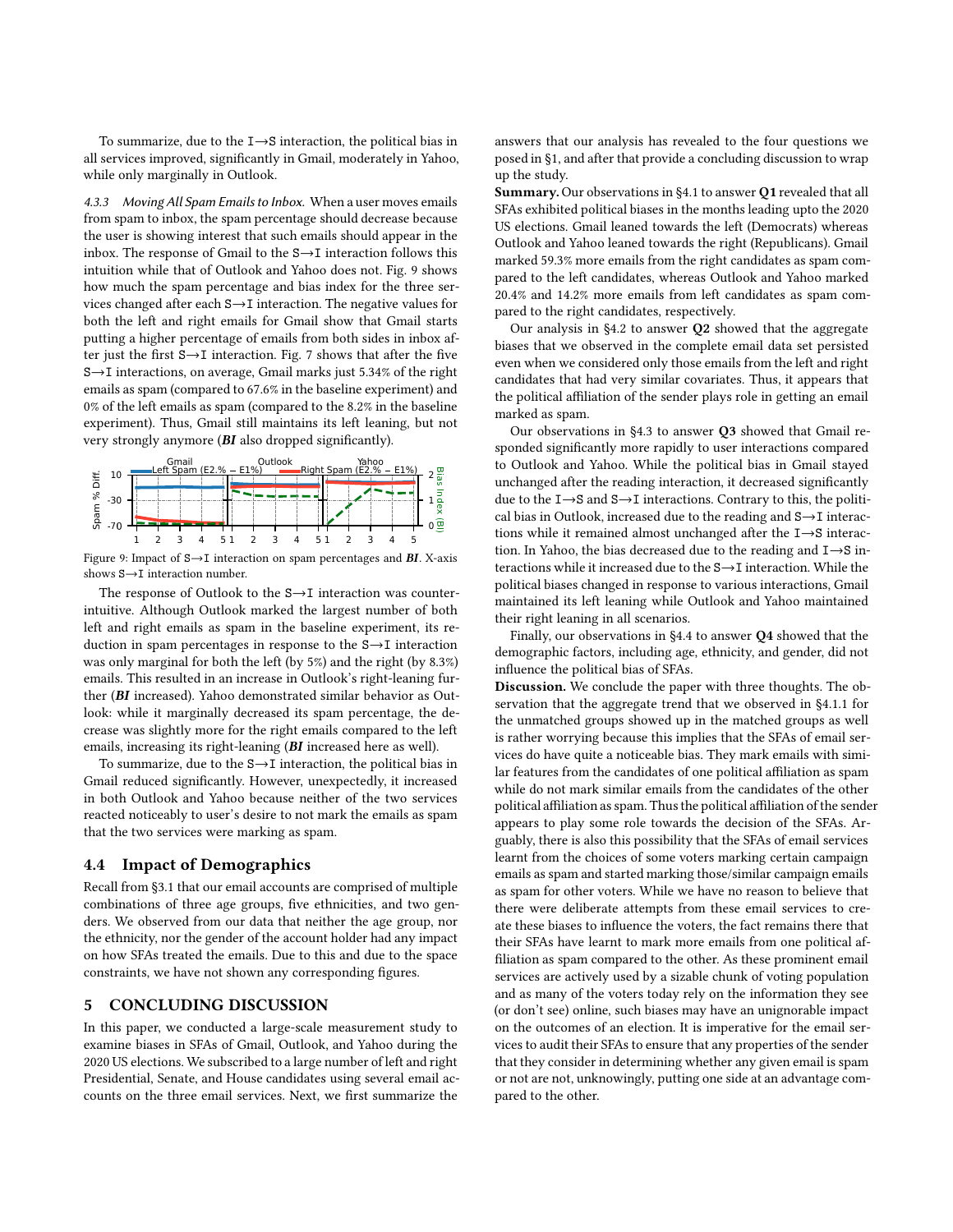Second, the general perception is that when a user reads emails, marks them as spam, or moves them from the spam folder to inbox, the SFA adapts to user's preferences. While our observations agree with this perception, very strongly for Gmail and to a smaller extent for Outlook and Yahoo, this adaptation does not necessarily eliminate the political bias. Some interactions do reduce the bias, but that effect is not consistent across all the email services. In other words, we did not find any consistent actions that one could recommend to users to help them reduce the bias in the way the SFA treats political emails that are sent to them.

Third, if an undecided voter receives too many emails from one political party, there is a likelihood that they may get swayed towards that party. As users open their spam folders very infrequently, it is unlikely that most undecided voters will undertake the effort to open the spam folder and mark some campaign emails as notspam to make the SFA unbiased. Therefore, it is important for the SFAs to be unbiased at the outset without relying on explicit user feedback.

We conclude by noting that fairness of spam filtering algorithm is an important problem that needs dedicated attention from email service providers, particularly due to the enormous influence that electronic communication has in our lives today and will have going forward. However, it is not an easy problem to solve. Attempts to reduce the biases of SFAs may inadvertently affect their efficacy. Therefore, there is an imminent need to develop techniques that reduce the biases of SFAs while simultaneously ensuring that the users do not receive unwanted emails.

#### REFERENCES

- <span id="page-8-1"></span>[1] 2020. GOP Congressman Asks Google CEO Sundar Pichai Why His Campaign Emails Always Go to Spam. <https://www.thewrap.com/greg-steube-gmail-spam-sundar-pichai/>
- <span id="page-8-9"></span>[2] 2020. Manipulative tactics are the norm in political emails: Evidence from 100K emails from the 2020 U.S. election cycle.<https://electionemails2020.org>
- <span id="page-8-26"></span>[3] 2022. Acoustic Digital Marketing.<https://www.acoustic.com/>
- <span id="page-8-27"></span>[4] 2022. Amazon Simple Email Service.<https://aws.amazon.com/ses/><br>[5] 2022. Blue State https://www.bluestate.co/
- <span id="page-8-29"></span>[5] 2022. Blue State.<https://www.bluestate.co/>
- <span id="page-8-16"></span>[6] 2022. General Prohibition Against Using Official Resources for Campaign or Political Purposes.<https://ethics.house.gov/campaign>
- <span id="page-8-28"></span>[7] 2022. MailGun.<https://www.mailgun.com/>
- <span id="page-8-25"></span>[8] 2022. Mapp's Bluehornet.<https://mapp.com/bluehornet/> [9] 2022. NGP VAN.<https://www.ngpvan.com/>
- <span id="page-8-30"></span>
- <span id="page-8-18"></span>[10] 2022. Selenium driver.<https://www.selenium.dev/>
- <span id="page-8-3"></span>[11] 2022. US Presidential Elections Campaign Emails Dataset. [https://drive.google.com/drive/u/1/folders/1DgL\\_K1Vmfj7v6Rvz3BtL6PG7sPIwZ9xL](https://drive.google.com/drive/u/1/folders/1DgL_K1Vmfj7v6Rvz3BtL6PG7sPIwZ9xL)
- <span id="page-8-17"></span>[12] 2022. US Senate Ethics.<https://www.ethics.senate.gov/public/>
- <span id="page-8-34"></span>Alan Agresti. 2003. Categorical data analysis. Vol. 482. John Wiley & Sons.
- <span id="page-8-6"></span>[14] I Androutsopoulos and et al. 2000. An experimental comparison of naive bayesian and keyword-based anti-spam filtering with personal e-mail messages. SIGIR (2000).
- <span id="page-8-36"></span>[15] Peter C Austin. 2011. An introduction to propensity score methods for reducing the effects of confounding in observational studies. Multivariate behavioral research 46, 3 (2011), 399–424.
- <span id="page-8-10"></span>[16] R Balebako and et al. 2012. Measuring the effectiveness of privacy tools for limiting behavioral advertising. In Web 2.0 Workshop on Security and Privacy (2012).
- <span id="page-8-23"></span>[17] Enrico Blanzieri and Anton Bryl. 2008. A survey of learning-based techniques of email spam filtering. Artificial Intelligence Review 29, 1 (2008), 63–92.
- <span id="page-8-4"></span>[18] M Butler. 2003. Spam - the meat of the problem. Computer Law and Security Report 19 (2003). Issue 5.
- <span id="page-8-22"></span>[19] Marco Caliendo and Sabine Kopeinig. 2008. Some practical guidance for the implementation of propensity score matching. Journal of economic surveys 22, 1 (2008), 31–72.
- <span id="page-8-5"></span>[20] G Cormac and T Lynam. 2005. Spam corpus creation for TREC. Proceedings of second conference on email and anti-spam (2005).
- <span id="page-8-24"></span>[21] Emmanuel Gbenga Dada, Joseph Stephen Bassi, Haruna Chiroma, Adebayo Olusola Adetunmbi, Opeyemi Emmanuel Ajibuwa, et al. 2019. Machine learning for

email spam filtering: review, approaches and open research problems. Heliyon 5 (2019)

- <span id="page-8-11"></span>[22] A Datta and et al. 2015. Automated experiments on ad privacy settings: A tale of opacity, choice, and discrimination. PETS (2015).
- <span id="page-8-0"></span>[23] R Epstein and R Robertson. 2015. The search engine manipulation effect (SEME) and its possible impact on the outcomes of elections. PNAS 112 (2015). Issue 33.
- <span id="page-8-31"></span><span id="page-8-12"></span>[24] Robert Gunning et al. 1952. Technique of clear writing. (1952).<br>[25] A Hannak and et al. 2013. Measuring personalization of web A Hannak and et al. 2013. Measuring personalization of web search. WWW (2013).
- <span id="page-8-13"></span>[26] A Hannak and et al. 2017. Measuring personalization of web search. (2017).
- <span id="page-8-19"></span>[27] D Hu and et al. 2019. Auditing the Partisanship of Google Search Snippets. WWW (2019).
- <span id="page-8-32"></span>[28] Yaser Keneshloo, Shuguang Wang, Eui-Hong Han, and Naren Ramakrishnan. 2016. Predicting the popularity of news articles. In Proceedings of the 2016 SIAM International Conference on Data Mining. SIAM, 441–449.
- <span id="page-8-15"></span>[29] H Le and et al. 2019. Measuring Political Personalization of Google News Search. WWW (2019).
- <span id="page-8-20"></span>[30] Wei Pan and Haiyan Bai. 2015. Propensity score analysis: Fundamentals and developments. Guilford Publications.
- <span id="page-8-14"></span>[31] C Puschmann. 2017. How significant is algorithmic personalization in searches for political parties and candidates? (2017).
- <span id="page-8-2"></span>[32] Paul R Rosenbaum and Donald B Rubin. 1983. The central role of the propensity score in observational studies for causal effects. Biometrika 70, 1 (1983), 41–55.
- <span id="page-8-33"></span>[33] Philipp Singer, Emilio Ferrara, Farshad Kooti, Markus Strohmaier, and Kristina Lerman. 2016. Evidence of online performance deterioration in user sessions on Reddit. PloS one 11, 8 (2016), e0161636.
- <span id="page-8-7"></span>[34] Spamhaus. 2005. The definition of spam. (2005).
- <span id="page-8-8"></span>[35] B Taylor, D Fingal, and D Aberdeen. 2007. The War Against Spam: A report from the front line. (2007).
- <span id="page-8-35"></span>[36] Robert Tibshirani. 1996. Regression shrinkage and selection via the lasso. Journal of the Royal Statistical Society: Series B (Methodological) 58, 1 (1996), 267–288.

#### <span id="page-8-21"></span>A SUPPLEMENTARY MATERIAL

## A.1 PSM – A Primer

To create the matched treatment and control groups, PSM performs two steps. In the first step, it calculates a propensity score for each member of the unmatched treatment and control groups using the values of the covariates of that member. Propensity score for any given member is defined as the probability that that member belongs to the treatment group conditioned on the member's covarites. Formally, for any member  $i$ , let  $Z_i$  represent the indicator random variable that is 1 if the member  $i$  belongs to the treatment group and  $0$  if the member  $i$  belongs to the control group. Let the number of covariates that can be observed for any given member be  $K$  and let  $X_{ij}$  represent the  $j^{\text{th}}$  covariate of the  $i^{\text{th}}$  member. The propensity score for the  $i^{\text{th}}$  member, represented by  $e_i$ , is then given by the following equation.

$$
e_i = Pr(Z_i = 1 | X_{i1}, X_{i2}, \dots, X_{iK})
$$

In the second step, PSM uses the scores that it calculated for all the members of the unmatched treatment and control groups, and creates matched treatment and control groups. More specifically, for each member  $i$  of the unmatched treatment group, PSM finds a member  $j$  in the unmatched control group such that the absolute difference between the scores of the two members (*i.e.*,  $|e_i - e_j|$ ) is below a certain threshold. If it is able to find such a member  $j$ in the control group, it puts the member  $i$  of the unmatched treatment group into the matched treatment group and the member  $j$ of the unmatched control group into the matched control group. If it is not able to find a member in the control group for which  $|e_i - e_j|$  is below the threshold, it discards the member *i* of the unmatched treatment group and moves on to member  $i + 1$  and repeats the step above. After iterating through all the members of the unmatched treatment group, PSM returns the new treatment